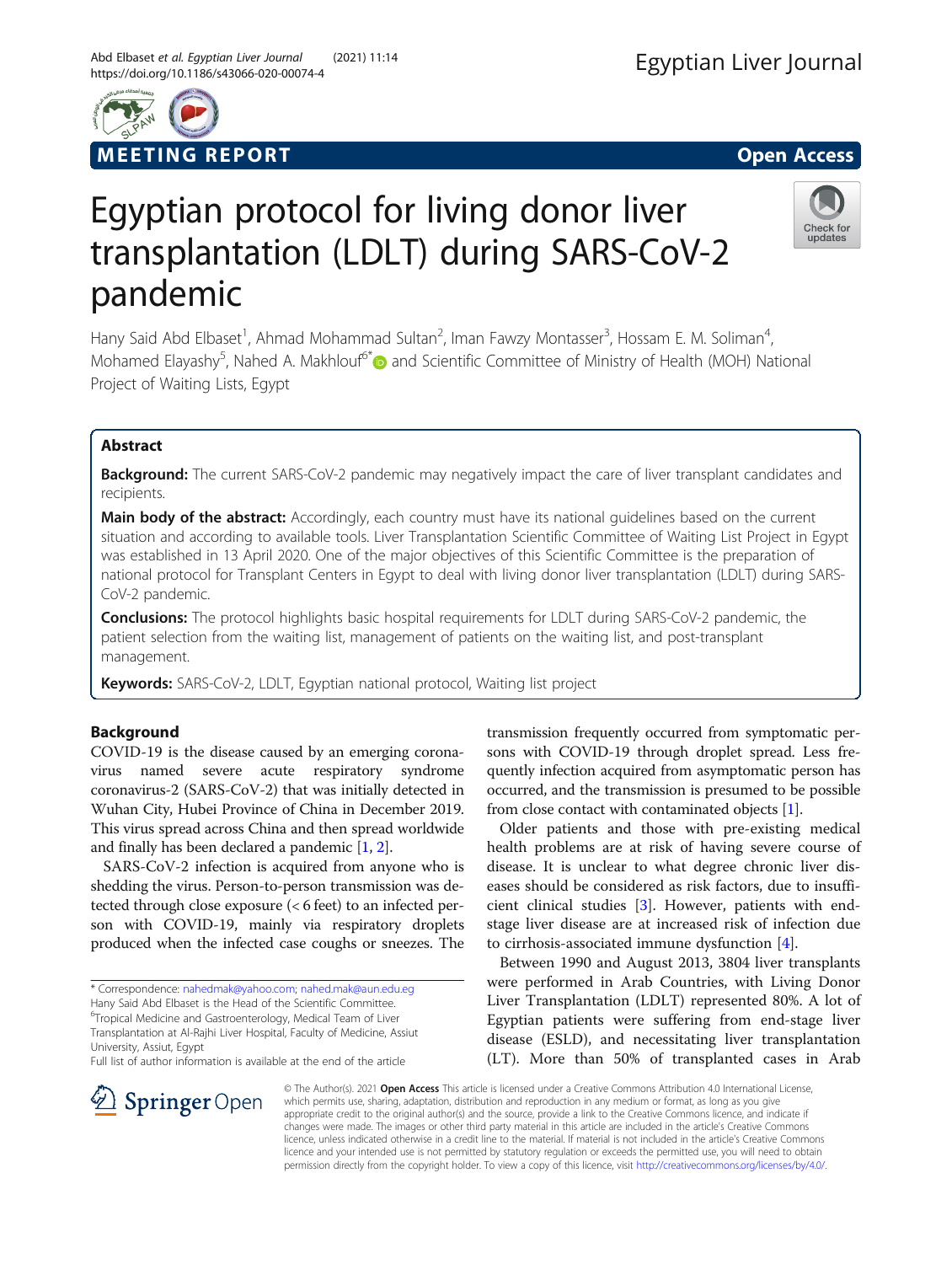countries were reported from Egypt. The regulations for LDLT were made by the Egyptian medical syndicate [\[5](#page-4-0)], whereas deceased donor (cadaveric) liver transplant (DDLT) has not yet been authorized. Between July 2018 and January 2020, 380 LDLT operations were performed in Egypt [Data were obtained from Ministry of Health (MOH)] registery database for National Project of Waiting Lists, Egypt).

Information on transplant recipients with COVID-19 are still few and based on published case reports or case series but accumulating experience is going on. However, based on previous data from other viruses including SARS, serious infection in the immunocompromised persons such as organ transplant recipients has happened. Mild affection has also been observed. The risk factors for severe infection have not been completely known. The American Society of Transplantation anticipated a greater viral load and shedding in transplant recipients that could result in more infectivity and spread to other persons [[1\]](#page-4-0). The current pandemic requires unusual allocation of healthcare resources which may negatively impact the care of patients with chronic liver disease [\[3](#page-4-0)].

# Main text

## Rational

Each country with limited resources must have its national guidelines for LDLT during SARS-CoV-2 pandemic based on the current situation and according to the local resources and available tools.

#### Aims of this protocol

- 1- Basic hospital requirements for LDLT during SARS-CoV-2 pandemic.
- 2 Patient selection from the waiting list.
- 3 Management of patients on the waiting list for LDLT.
- 4 Post-transplant management.

## Hospital requirements for LDLT during SARS-CoV-2 pandemic

Basic hospital staff, facilities, and equipment required to restart LDLT program during the pandemic:

- a) Presence of sufficient staff for initial evaluation of cases based on symptoms, background, and exposure history (e.g., fever, respiratory symptoms, loss of taste or smell, contact with proven case of SARS-CoV-2 infection) by using rapid questionnaire survey.
- b) Nasopharyngeal swab for SARS-CoV-2 PCR laboratory facilities: Nasopharyngeal swab must be done

for both recipient and donor 48 h before hospital admission and 24 h before the operation.

- c) High-resolution CT chest for both recipient and donor on hospital admission.
- d) Laboratory facilities and infection control team facilities for screening, early detection of suspected cases including hospital staff, potential donors, and recipients.
- e) Provide safe pathway for both recipient and donor including operative rooms, ICU, ward, necessary equipment such as ventilators, ultrasound, and duplex equipment.

#### Medical staff precautions and protection:

- a) Personal Protective Equipments (PPE) must be provided to all operative team, ICU staff, ward staff, radiology and laboratory staff i.e. (All medical persons and workers who are in contact with donor and recipient in perioperative care) (detailed infection prevention and control procedures during SARS-COV-2 pandemic, Additional file [1:](#page-4-0) Annex 1)
- b) Any medical staff with a history of contact with confirmed cases of COVID-19 without wearing full PPE must be temporary excluded from the team for home isolation for 14 days +/− nasopharyngeal swab if needed (i.e., if any suggestive symptoms appear like fever, cough) [[6](#page-4-0)].

#### Patient selection from the waiting list

## Basic precautions needed for potential recipients for LDLT:

Recipients of LDLT and donor candidates must have home isolation and personal distancing for a minimum of 10 days, counting back from the planned date of transplantation. Reporting any fever or respiratory symptoms to the transplant team by phone [\[7](#page-4-0)].

#### Initial evaluation before admission:

Evaluation is based on symptoms, background, and exposure history (e.g., fever, respiratory symptoms, loss of taste or smell, contact with proven case of SARS-COV-2 infection) and by the latest updated rapid survey questionnaire provided and updated by MOH.

#### Nasopharyngeal swab for SARS-CoV-2 PCR:

Nasopharyngeal swab must be done for both recipient and donor 48 h before hospital admission and 24 h before the operation [[3,](#page-4-0) [7\]](#page-4-0).

## High-resolution CT chest for both recipient and donor on hospital admission.

As negative nasopharyngeal swab results do not completely exclude SARS-CoV-2 infection [[8\]](#page-4-0), so CT chest is mandatory during the pandemic.

The transplant team must explain to potential recipients and their relatives the risk of SARS-CoV-2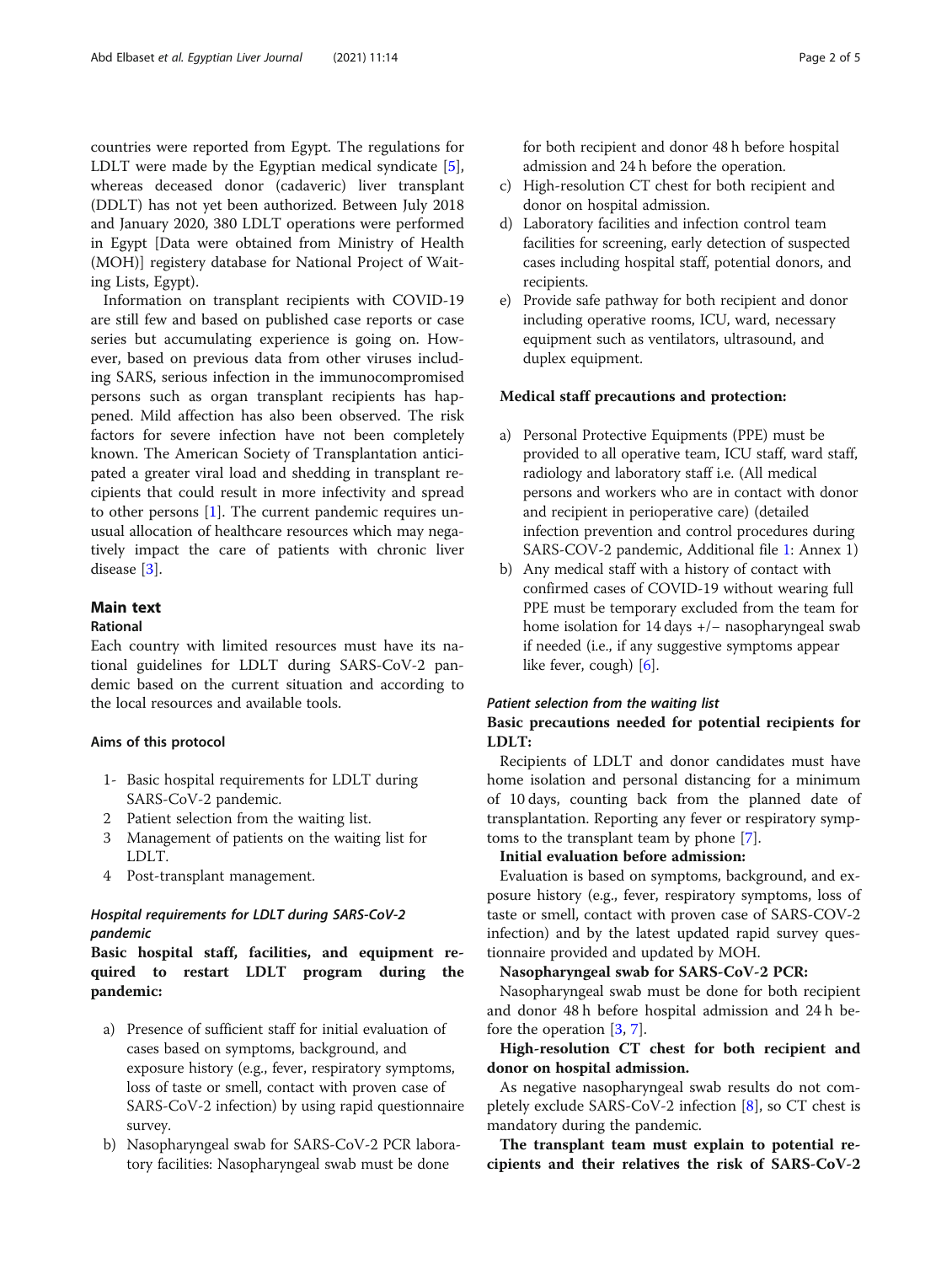infection aggravation under post-transplant immuno-suppression [\[7](#page-4-0)].

Recipient selection, Table 1.

\*High priority for liver transplantation denotes mortality risk on the waiting list overweighs the risk of SARS-CoV-2 infection.

Moderate risk: Case by case discussion with Liver Transplantation Team, but the Scientific Committee of MOH national project of waiting lists does not recommend transplantation in the current situation.

Transplant candidate with a history of confirmed COVID-19 disease:

- Non-urgent transplantation should be avoided.
- If urgent transplantation is indicated:
- Nasopharyngeal/oropharyngeal PCR should be negative twice (at least 48 h apart).
- Complete resolution of clinical, laboratory, or radiological findings.
- Ideal disease-free interval is unknown but not less than 20 days from disease onset, and better to be more than 37 days [[1,](#page-4-0) [9](#page-4-0)].

Recommendations for the donors (pre-operative test and management)  $[1, 3, 10]$  $[1, 3, 10]$  $[1, 3, 10]$  $[1, 3, 10]$  $[1, 3, 10]$  $[1, 3, 10]$  $[1, 3, 10]$ :

a) Only the donor with low risk is accepted.

No direct contact with a positive or suspected patient. No suspicious symptoms as follows:

- Fever  $(>38 \degree C)$ .
- Malaise or flu-like symptoms, +/− myalgias.
- New cough.
- Shortness of breath.
- Unexplained abdominal pain, nausea, and/or diarrhea.
- Loss of sense of taste and/or smell.
- c) Complete blood count (CBC) shows no leucopenia and C-reactive protein (CRP) is negative
- d) Radiological chest X-ray and high-resolution CT should be negative for any suspected lesion.
- e) Nasopharyngeal/oropharyngeal PCR should be done twice in the week before transplantation with 48-72 h apart.
- f) High-risk donors who have direct contact with positive or suspected patient with any suspicious symptom should be advised to postpone donation for 28 days after symptom resolution and have a negative PCR test.
- g) Detailed informed SARS-CoV-2 infection risk con-sent should be taken from the donor [[11](#page-4-0)]

# Management of potential recipients on the waiting list for LDLT

a) All potential recipients on the waiting list should be regularly followed up either by phone contact or transplant clinic visits whenever needed.

b) Monthly update of Child-Pugh and MELD scores (weekly update if MELD> 25).

c) Abdominal ultrasound/duplex and alpha-fetoprotein every 3 months.

d) Triphasic CT portography if the results of ultrasound/duplex is suspicious.

e) Weekly arrangement of waiting list by liver transplant team in each center according to Child-Pugh, MELD score, HCC characteristics of potential recipients.

f) Mortality/dropout on the waiting list must be recorded including date, time on waiting list, and cause of death/dropout.

|          | High priority risk group*                                                                                                                                                                                                                                                                                                                       | Moderate risk group                                                |
|----------|-------------------------------------------------------------------------------------------------------------------------------------------------------------------------------------------------------------------------------------------------------------------------------------------------------------------------------------------------|--------------------------------------------------------------------|
| Criteria | • Fulminant liver failure<br>• MELD equal or greater than 20<br>• Child-Pugh class C (score 10).<br>• Previous history of HRS.<br>• Previous history SBP.<br>• Benign (PVT) grade II.<br>• HCC within Milan unfit for bridge (Child-Pugh late B or C).<br>• HCC beyond Milan within UCSF with a good response of downstaging after<br>3 months. | • MFI D $15 - 19$<br>• HCC within Milan fit for bridge therapy.    |
|          | <b>Decision</b> Proceed for transplantation with precautions                                                                                                                                                                                                                                                                                    | Complete donor preparation, close follow up on the<br>waiting list |

Table 1 Recipient selection for LDLT during SARS-CoV-2 pandemic

MELD model for end stage liver disease; HRS hepato-renal syndrome; SBP spontaneous bacterial peritonitis; PVT portal vein thrombosis; HCC hepatocellular<br>carcinoma: HCSE University of California San Erancisco.\*, bigh priori carcinoma; UCSF University of California San Francisco;\* high priority for liver transplantation denotes mortality risk on the waiting list overweighs the risk of<br>SARS-CoV-2 infection SARS-CoV-2 infection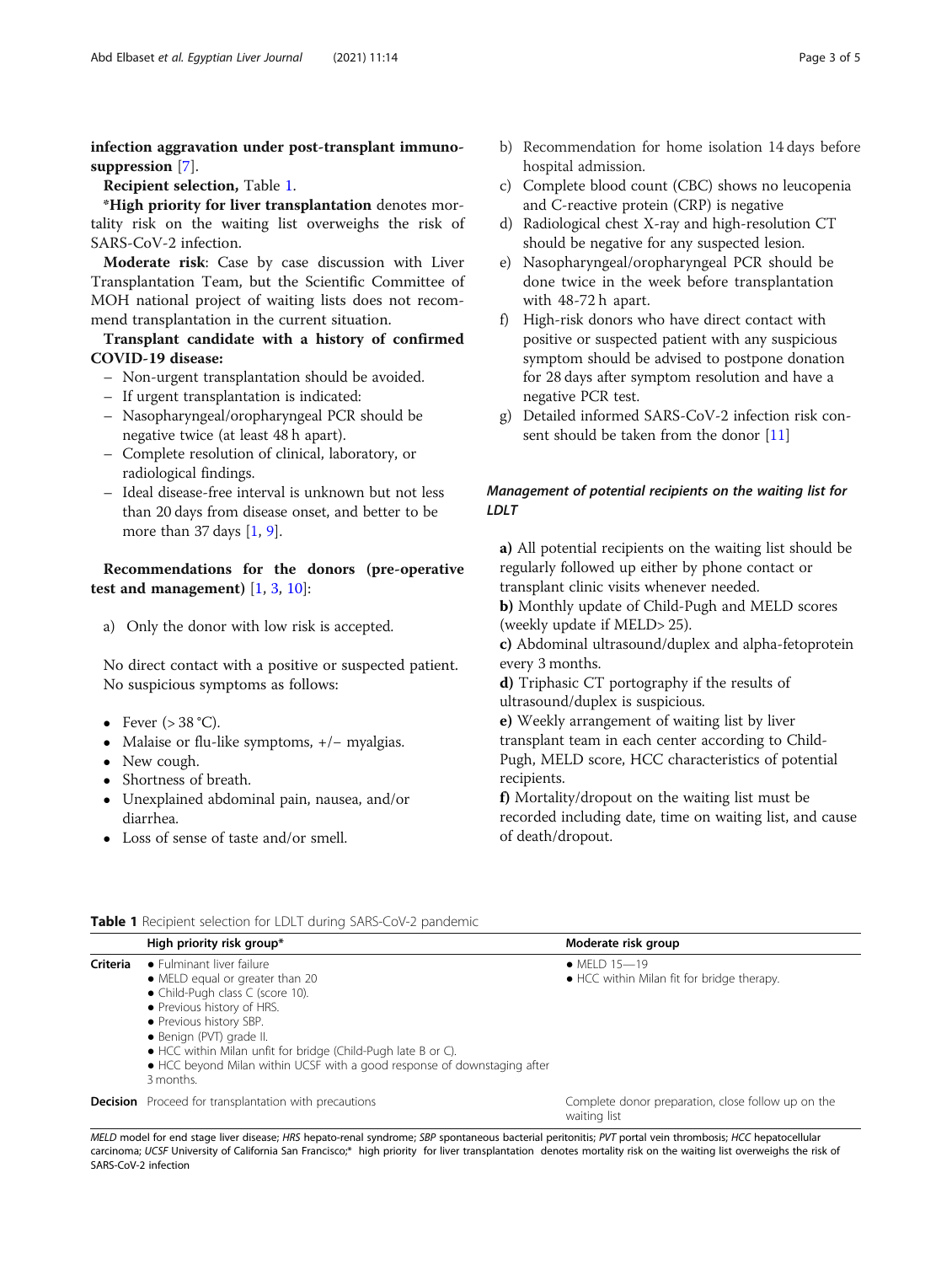g) We recommend that specialized centers for liver transplantation provide easily accessible contact information to facilitate immediate hepatology consultations to the local health care providers if needed. h) Include nasopharyngeal swab PCR testing for

COVID-19 disease for patients with acute on chronic liver failure [\[3](#page-4-0)].

i) Counseling of liver transplant candidates for vaccination against Streptococcus pneumoniae and influenza [\[3](#page-4-0)].

j) Detailed informed Covid-19 disease risk consent for recipient before the operation [[11\]](#page-4-0)

# Post-transplant management

#### Immunosuppressant protocol:

Maintain the usual protocol of immunosuppressants which is based on calcineurin inhibitors (CNIs), mycophenolate mofetil (MMF) and steroid, and at the usually recommended target levels.

# For a recipient with proven post-transplant Covid-19 disease:

- a) Data from different liver transplant centers are scarce and there is no consensus on how to deal with immunosuppressant drugs in such situation. So far there have been no specific recommendations in terms of course or management of liver transplanted patients from major Societies. Some reports suggest decreasing immunosuppression for infected recipients, if no recent rejection episodes. Paradoxically, others suggest that a reactive immune response might be the cause for severe tissue damage and that immunosuppression might be protective from the postulated cytokine storm [\[12,](#page-4-0) [13](#page-4-0)].
- b) The national recommendations include reduction/ hold of CNI dose, according to disease severity and radiological finding in CT chest. This must be done as case by case discussion in a multidisciplinary team with a senior chest consultant, transplant hepatology consultant, and ICU consultant in severe cases.
- c) MMF/Azathioprine (AZA) hold should be discussed on a case by case basis. It is essential to consider reducing azathioprine or mycophenolate dosages, especially in the setting of lymphopenia, fever, or worsening pneumonia attributed to COVID-19 [[14](#page-4-0)].
- d) Patients who develop adult respiratory distress syndrome (ARDS), use steroid dose as recommended by Covid protocol prepared by MOH [[15](#page-4-0)]. Methylprednisolone 1 mg/kg/day for 3-5 days then oral steroids in tapering dose over 4-6 weeks.
- e) Drug-drug interactions with immunosuppressant medications need to be evaluated and managed [[15](#page-4-0)].

f) We recommend regular telephone communication between the liver transplant team (or Central Transplant Committee) and health care physicians caring for liver transplant recipient with proven COVID-19 positive at isolation hospital.

#### Post-transplant clinic and follow up visits:

- a) For recipients who transplanted more than 3 months, the follow-up can be made through telemedicine with the transplant team according to scheduled visits as usual or exceptional telemedicine if any new developed symptoms or whenever needed. Hospital visit and/or admission whenever needed according to clinical judgment by the transplant physician in charge with the case [[12](#page-4-0), [16\]](#page-4-0). All recipients discharged from the hospital with educational booklet information that includes the alarm symptoms (e.g., fever, cough, vomiting, or diarrhea) and contact details for the transplant team members.
- b) Early postoperative period: less than 3 months from the operation, regular post-operative follow-up visits as per center protocol. Limit the number of patients who visit the transplant clinic, and limit the number of family members/friends who accompany patients in their visits. Special precautions on hand hygiene, wearing face mask throughout the visit, well-aerated rooms for waiting, keep distance 2 m between patients at waiting area, and decontamination of the waiting area should be practiced, etc. [\[12\]](#page-4-0).
- c) Transplant recipients should be educated about the importance of performing frequent hand hygiene, cleaning frequently touched surfaces, avoidance of crowded public places, and applying social distancing, staying away from individuals who are ill [[17](#page-4-0)].

#### Vaccination:

The usual vaccination of liver transplant recipients against Streptococcus pneumoniae and influenza is strongly recommended [\[3](#page-4-0)].

#### Travel restriction for transplant recipients:

It is essential to postpone all non-essential travel for transplant recipients. We also recommend that transplant patients' immediate household contacts should not travel to high-risk areas [\[1](#page-4-0)]. Recipients transplanted from rural areas are instructed to stay nearby to their transplant centers at least for the first 3 months.

#### Conclusion

The preparation of a national protocol for Transplant Centers in Egypt to deal with LDLT during SARS-CoV-2 pandemic is essential. This protocol highlighted basic hospital requirements, the patient selection from the waiting list, management of patients on the waiting list, and post-transplant management during SARS-CoV-2